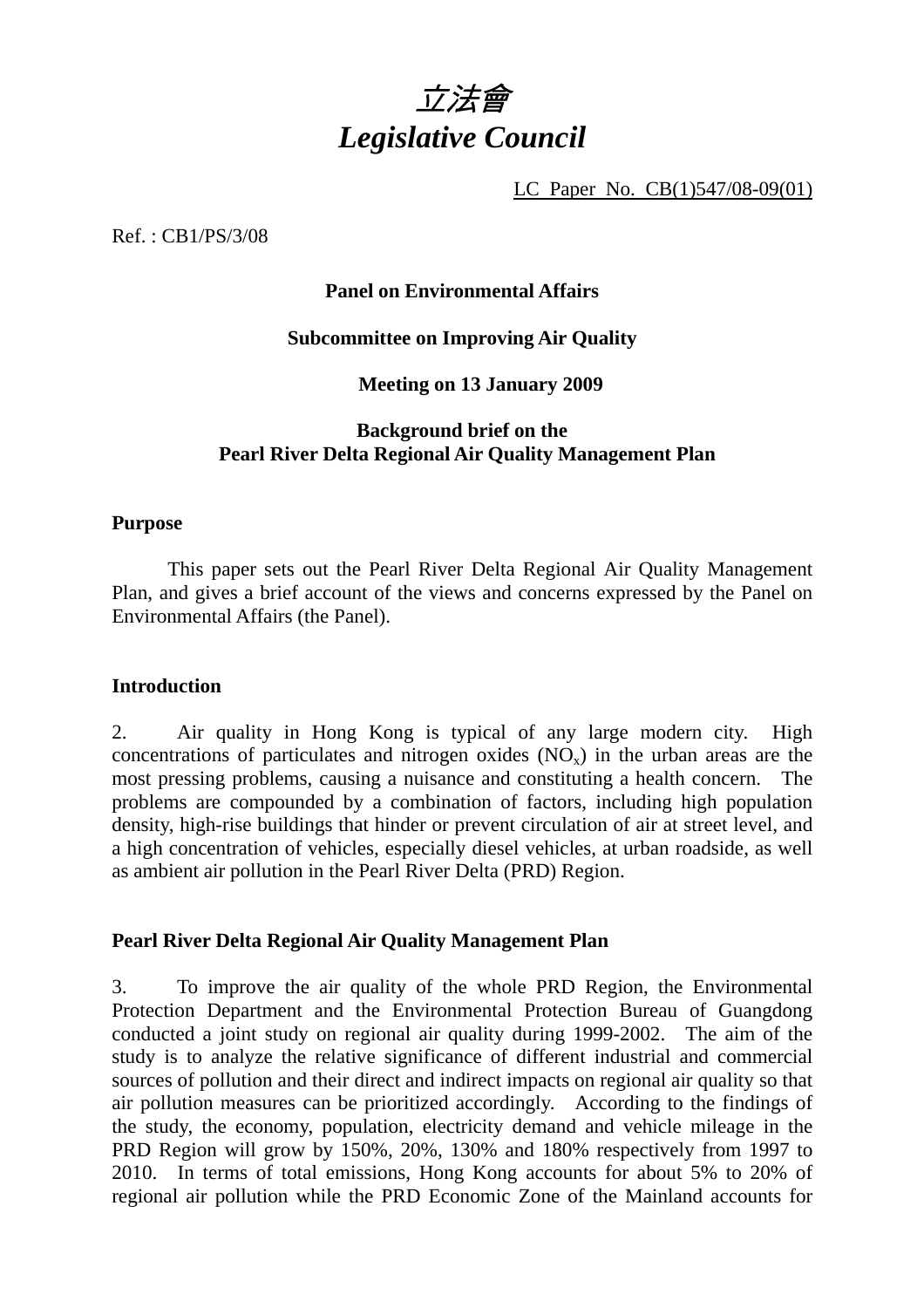80% to 95%. Given the continuous economic growth of the PRD Region, the extensive pollution in the region cannot be mitigated effectively with the existing improvement measures implemented by the two governments. To this end, the Hong Kong Special Administrative Region Government (HKSARG) and the Guangdong Provincial Government (GPG) reached a consensus in April 2002 to reduce by 2010, on a best endeavour basis, the regional emissions of sulphur dioxide,  $NO<sub>x</sub>$ , respirable suspended particulates and volatile organic compounds by 40%, 20%, 55% and 55% respectively, using 1997 as the base year. In December 2003, the two governments jointly drew up the Pearl River Delta Regional Air Quality Management Plan (the Management Plan) with a view to meeting the emission reduction targets. The Pearl River Delta Air Quality Management and Monitoring Special Panel (Special Panel) was also set up under the Hong Kong/Guangdong Joint Working Group on Sustainable Development and Environmental Protection to follow up on the tasks under the Management Plan.

## **Deliberations by the Panel**

4. The Panel has been closely monitoring the progress in mitigating regional air pollution. Members agree that the problem cannot be resolved by HKSARG alone since the air quality of Hong Kong was increasingly affected by the rapid economic and industrial development in the PRD Region. They are also not optimistic that the emission reduction targets can be met because many industrial activities in the Mainland do not abide by the environmental laws. As such, members consider it necessary for the Special Panel to discharge its duty to follow up on the tasks under the Management Plan. The Administration should also explain to the public the bases upon which the emission reductions targets were arrived at and the means to achieve these targets. More scientific methods, such as satellite mapping and remote sensing, should be used to forecast pollution and to trace the pollution sources more accurately to enhance control.

5. In January 2008, the Panel received a briefing on the Mid-term Review of the Management Plan, which revealed that the economy, population, electricity consumption and vehicle mileage in the PRD Economic Zone would increase by 509%, 56%, 158% and 319% respectively in 2010 as compared to the 1997 levels, far exceeding the assumptions in 2002. While the findings suggested that Hong Kong was on track to achieve the 2010 emission reduction targets, there was a need for the Guangdong side to introduce additional measures to meet the targets. The latest progress of the enhanced measures taken by HKSARG and GPG under the Management Plan are given in **Appendices I and II** respectively while the additional control measures recommended for the PRD Economic Zone is in **Appendix III**. To keep track of the progress of achievement of the 2010 emission reduction targets, members considered it necessary for both sides to provide six-monthly reports to the Panel.

Council Business Division 1 Legislative Council Secretariat 9 January 2009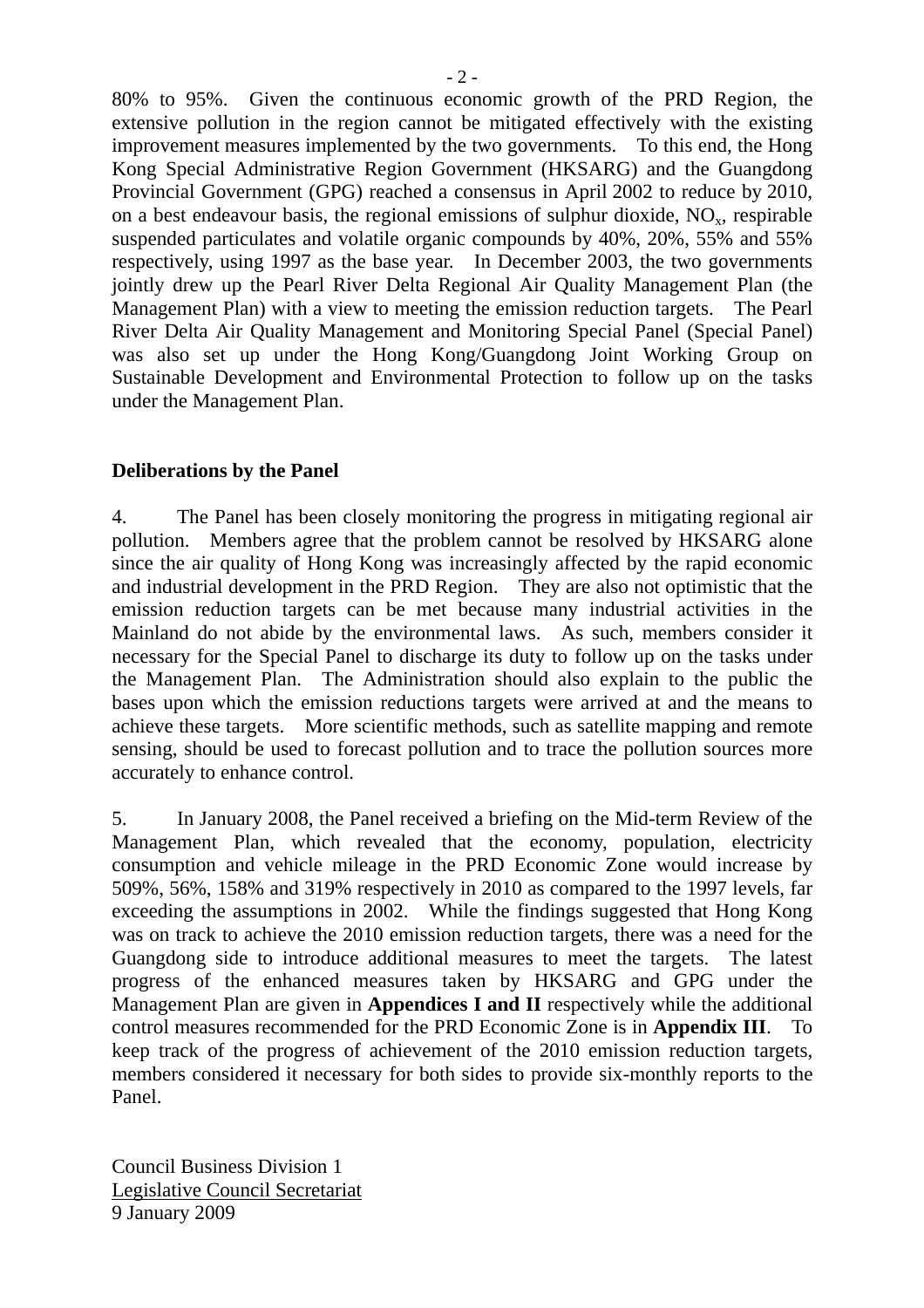# **Pearl River Delta Regional Air Quality Management Plan Enhanced Control Measures of the HKSAR**

| <b>Measures</b>                                                                                                                | Implementation<br>Programme                                                                                                                                                                                       | <b>Progress</b><br>(Up to 30.11.2007)                                                                                                                                                                                                                                                                                                                                                                                                   |
|--------------------------------------------------------------------------------------------------------------------------------|-------------------------------------------------------------------------------------------------------------------------------------------------------------------------------------------------------------------|-----------------------------------------------------------------------------------------------------------------------------------------------------------------------------------------------------------------------------------------------------------------------------------------------------------------------------------------------------------------------------------------------------------------------------------------|
| Encourage<br>the  <br>replacement<br>of<br>diesel light buses<br>with ones<br>using<br>fuel<br>clean<br>(already<br>commenced) | Since<br>2002,<br>the<br>Government has offered<br>incentives to diesel light<br>bus owners to encourage<br>replacement of diesel light<br>buses<br>with<br>liquefied<br>petroleum gas (LPG) or<br>electric ones. | The incentive scheme was introduced in<br>August 2002 and completed by 31 December<br>2005.<br>As at end November 2007, there were over<br>2,484 public LPG light buses, accounting for<br>57.1% of the entire public light bus fleet.                                                                                                                                                                                                  |
| Require<br>retrofitting<br>of<br>particulate<br>removal devices<br>on pre-Euro diesel<br>vehicles (already<br>commenced)       | the Since<br>assistance<br>has<br>been<br>provided for retrofitting<br>pre-Euro heavy diesel<br>vehicles with particulate<br>removal devices.                                                                     | 2002, financial Financial assistance was provided in phases<br>from December 2002 to December 2005 to<br>retrofit pre-Euro heavy diesel vehicles with<br>catalytic converters. All together, about<br>36 500 eligible vehicles were installed with<br>catalytic converters.<br>Since April 2006, all pre-Euro heavy diesel<br>vehicles (including franchised buses), except<br>long-idling ones were required to be installed           |
|                                                                                                                                |                                                                                                                                                                                                                   | with approved emission reduction devices.<br>Since April 2007, pre-Euro heavy diesel<br>vehicles which operate under long idling<br>situations (including lorries with<br>cranes<br>mounted, concrete mixers, pressure tankers and<br>gully emptiers) also have to install approved<br>emission reduction devices.                                                                                                                      |
| Encourage vehicle $ A $<br>I<br>Euro<br>commercial diesel<br>vehicles<br>with<br>Euro IV models                                | financial incentive                                                                                                                                                                                               | Since 1 April 2007, the Government offers a<br>owners to replace scheme was introduced in time-limited one-off grant to vehicle owners to<br>pre-Euro and the second quarter of 2007. encourage the early replacement of pre-Euro<br>and Euro I diesel commercial vehicles with<br>new ones which comply with the statutory<br>standards for newly registered<br>emission<br>vehicles (which is now the Euro IV emission<br>standards). |
|                                                                                                                                |                                                                                                                                                                                                                   | A total of 2,892 applications have been<br>approved (as at end November 2007).                                                                                                                                                                                                                                                                                                                                                          |
| Encourage                                                                                                                      | With effect from 1 April<br>members of the $\vert 2007$ , a 30% reduction in                                                                                                                                      | Since 1 April 2007, a reduction in the First<br>Registration Tax is applied to the purchase of<br>environment-friendly private petrol vehicles.                                                                                                                                                                                                                                                                                         |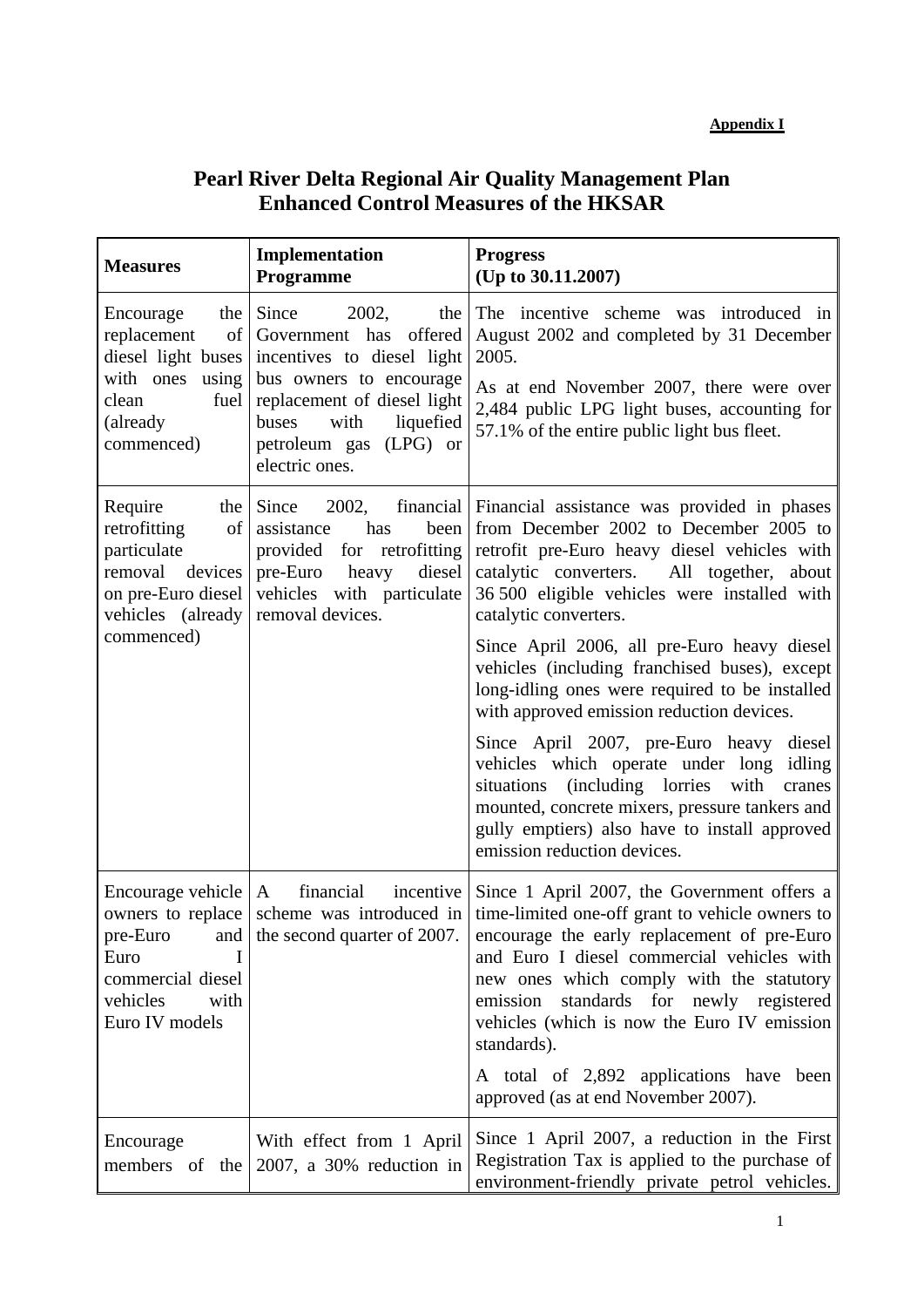| <b>Measures</b>                                                                                 | Implementation<br>Programme                                                                                                                                                                                                                   | <b>Progress</b><br>(Up to $30.11.2007$ )                                                                                                                                                                                                                                                                                |
|-------------------------------------------------------------------------------------------------|-----------------------------------------------------------------------------------------------------------------------------------------------------------------------------------------------------------------------------------------------|-------------------------------------------------------------------------------------------------------------------------------------------------------------------------------------------------------------------------------------------------------------------------------------------------------------------------|
| public<br>to<br>use<br>environmentally<br>petrol<br>friendly<br>private vehicles                | the First Registration Tax<br>was offered, subject to a<br>cap of \$50,000 per vehicle.                                                                                                                                                       | A total of 2,800 environment-friendly private<br>petrol vehicles were covered under the scheme<br>(as at end November 2007).                                                                                                                                                                                            |
| Require drivers to<br>switch off idling<br>vehicles<br>with<br>running engines                  | (New item included<br>in <sub>1</sub><br>December 2007)<br>To consult the public on<br>the proposal to introduce a<br>statutory ban on running<br>vehicle<br>engines<br>while<br>waiting.                                                     | We launched the public consultation on 2<br>November 2007 which would end on 31 March<br>2008. We will take into account of all the<br>views received before finalizing the proposal.                                                                                                                                   |
| Strengthen<br>the<br>control<br>of<br>emissions<br>from<br><b>LPG</b><br>petrol and<br>vehicles | December 2007)<br>To consult stakeholders on<br>proposals to strengthen the<br>of<br>control<br>emissions,<br>including<br>the<br>use<br>of<br>roadside remote<br>sensing<br>device<br>and<br>chassis<br>dynamometer for emission<br>testing. | (New item included in $\mathbf{W}$ are in the process of finalizing the<br>consultation paper which will be published in<br>early 2008.                                                                                                                                                                                 |
| Enhance<br>the<br>systems in petrol<br>filling stations                                         | (Vapour<br>in $2004$ to require the 31 March 2008.<br>recovery of petrol vapour<br>emitted<br>during vehicle<br>refuelling at petrol filling<br>stations, with effect from<br>31 March 2005.                                                  | The Air Pollution Control Since 31 March 2005, all newly built petrol<br>vapour recovery   (Petrol Filling Stations)   filling stations have to be installed with vapour<br>Recovery) recovery systems. Also, all existing stations<br>Regulation was amended $\vert$ are required to be retrofitted with the system by |
| Tighten<br>motor<br>fuel standard                                                               | Motor fuel standard were<br>tightened to Euro<br>IV<br>standard by 2005 (motor<br>diesel standard has already<br>been tightened to Euro IV                                                                                                    | Euro IV petrol standard came into effect on 1<br>January 2005.                                                                                                                                                                                                                                                          |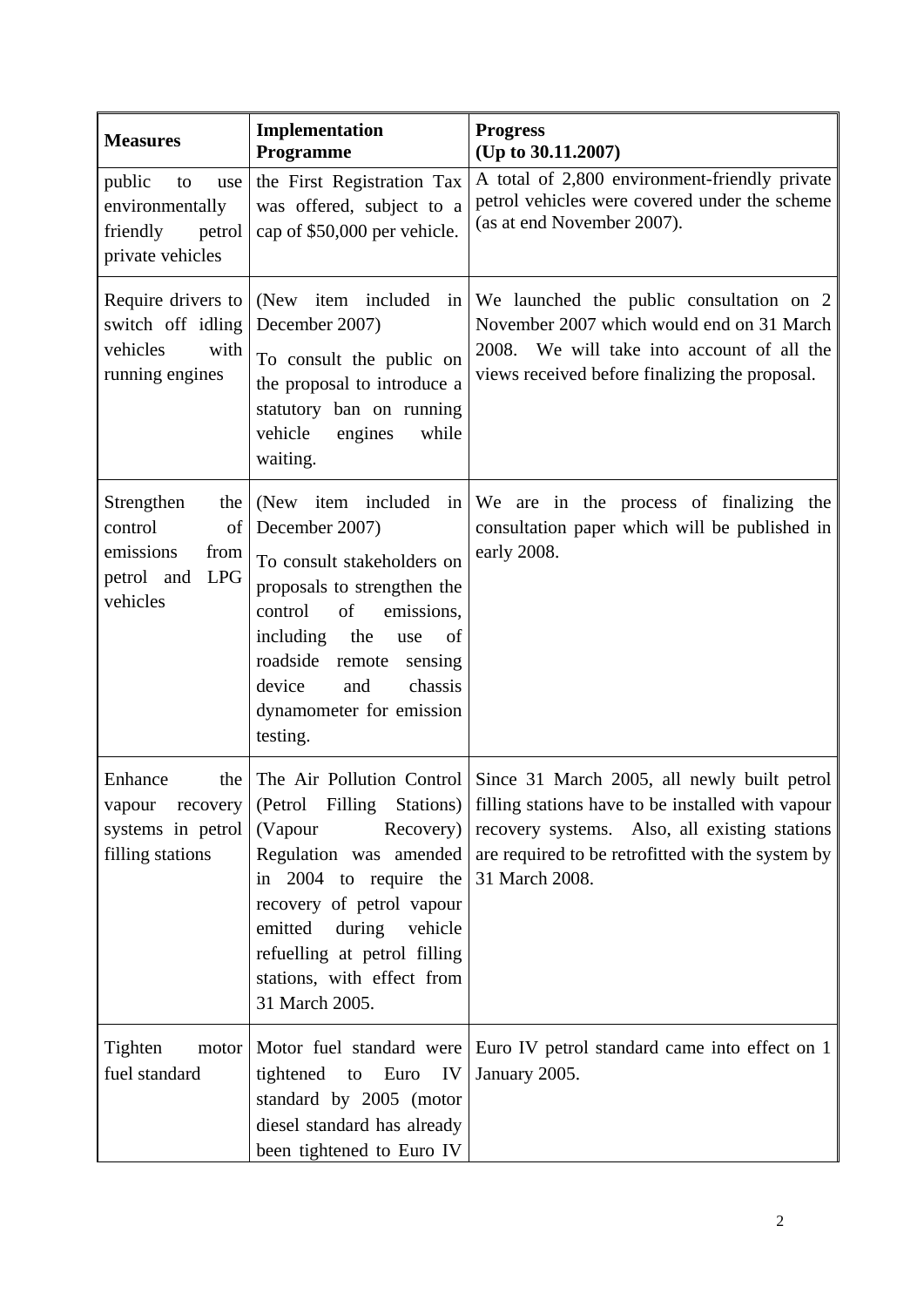| <b>Measures</b>                                                                                             | Implementation<br>Programme                                                                                                                                                     | <b>Progress</b><br>(Up to 30.11.2007)                                                                                                                                                                                                                                                                                                                                                               |
|-------------------------------------------------------------------------------------------------------------|---------------------------------------------------------------------------------------------------------------------------------------------------------------------------------|-----------------------------------------------------------------------------------------------------------------------------------------------------------------------------------------------------------------------------------------------------------------------------------------------------------------------------------------------------------------------------------------------------|
|                                                                                                             | standard since 2002).                                                                                                                                                           |                                                                                                                                                                                                                                                                                                                                                                                                     |
|                                                                                                             | item included<br>(New)<br>in<br>December 2007)<br>To introduce the supply of<br>vehicle<br>fuels<br>motor<br>$\overline{\mathbf{V}}$<br>meeting<br>the<br>Euro<br>standard.     | The duty rate for Euro V motor vehicle diesel<br>would be reduced to \$0.56 per litre starting 1<br>December 2007 for a period of two years so as<br>to encourage the early supply of more<br>environment-friendly fuel on the local market.                                                                                                                                                        |
| Tighten<br>the<br>emission standard                                                                         | Euro IV emission standard<br>was adopted since 2006.                                                                                                                            | Euro IV emission standard was introduced on 1<br>January 2007 for all newly registered vehicles.                                                                                                                                                                                                                                                                                                    |
| for<br>newly<br>registered<br>vehicles                                                                      | adopting Euro V motor<br>vehicles<br>standard<br>for<br>tailpipe emissions.                                                                                                     | To be in line with EU in Planned to adopt Euro V standard for tailpipe<br>emissions from heavy-duty vehicles exceeding<br>3.5 tonnes on 1 October 2009, in tandem with<br>EU.                                                                                                                                                                                                                       |
| of<br>cleaner<br>Use<br>fuels by ferries                                                                    | (New item included<br>in<br>December 2007)<br>To look into the use of<br>cleaner fuels by ferries.                                                                              | We have set up a working group comprising<br>relevant bureaux/departments to look into the<br>use of cleaner fuels by ferries. The working<br>group will consider, inter alia, inviting ferry<br>operators to conduct a trial of using cleaner<br>fuels in ferries. Subject to the findings, we<br>would draw up possible options to encourage<br>ferry operators to switch to using cleaner fuels. |
| Reduce<br>emissions<br>from $\vert$<br>printing<br>the<br>paints<br>process,<br>and<br>consumer<br>products | VOC To introduce legislation in<br>$2004$ or $2005$ to require the<br>labeling of VOC content<br>on VOC products.                                                               | Since 1 April 2007, the Government has<br>enforced the new Regulation in phases to<br>restrict the VOC content of architectural<br>paints/coatings, printing inks and six major                                                                                                                                                                                                                     |
|                                                                                                             | Legislation will then be<br>introduced in phases to<br>reduce the use of products<br>with high VOC contents<br>and to impose emission<br>standards for the printing<br>process. | types of selected consumer products (i.e. air<br>hairsprays,<br>fresheners,<br>multi-purpose<br>lubricants, floor wax strippers, insecticides and<br>Lithographic heatset<br>insect repellents).<br>printing machines are also required to be<br>installed with emission control devices from 1<br>January 2009.                                                                                    |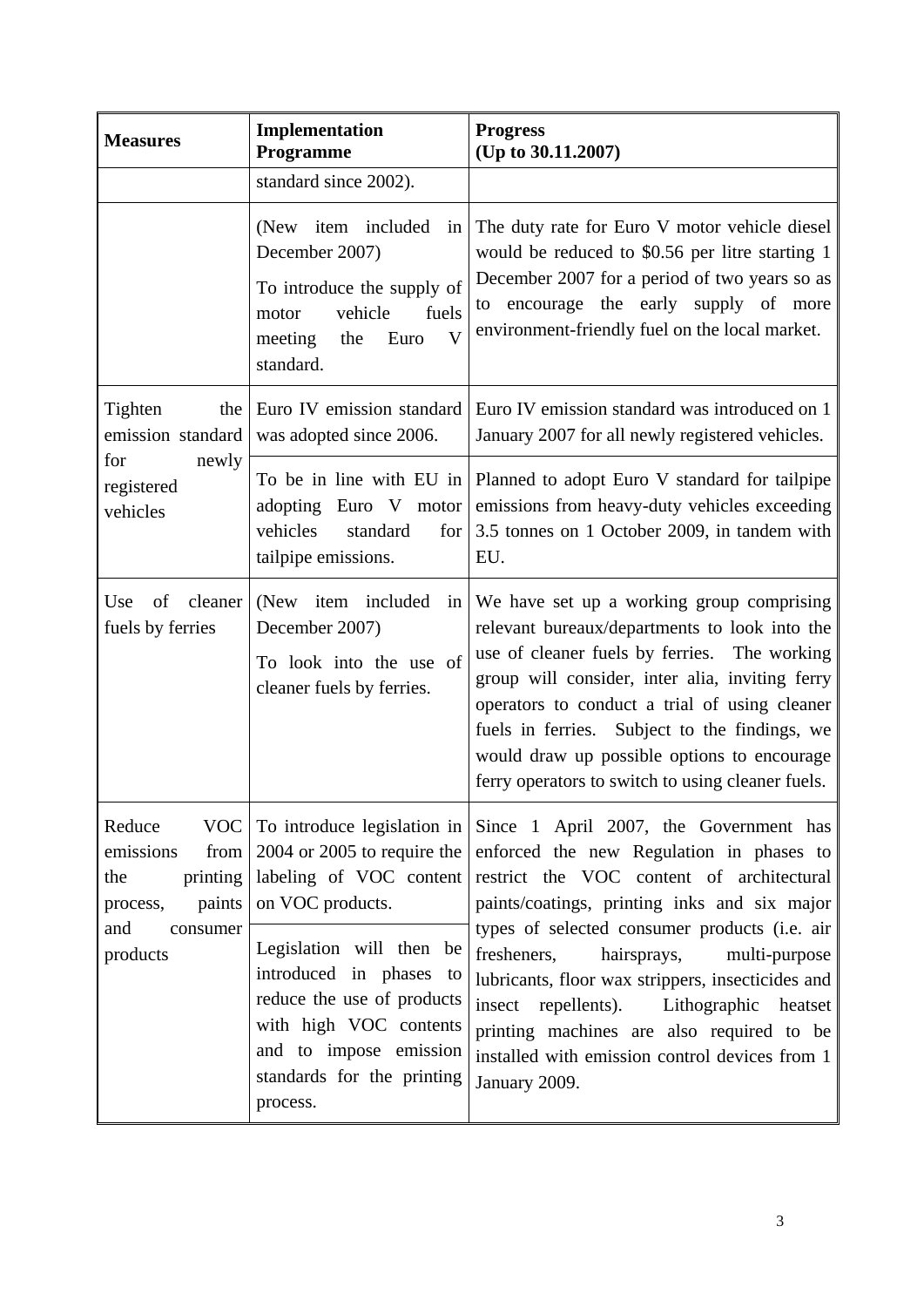| <b>Measures</b>                                                          | Implementation<br>Programme                                                                                                                                                                                                                                              | <b>Progress</b><br>(Up to 30.11.2007)                                                                                                                                                                                                                                                                                                                                                                                                                                                    |
|--------------------------------------------------------------------------|--------------------------------------------------------------------------------------------------------------------------------------------------------------------------------------------------------------------------------------------------------------------------|------------------------------------------------------------------------------------------------------------------------------------------------------------------------------------------------------------------------------------------------------------------------------------------------------------------------------------------------------------------------------------------------------------------------------------------------------------------------------------------|
| Reduce emissions<br>from<br>power<br>stations                            | <b>Effective</b><br>flexible<br>and<br>mechanisms (which may<br>include emission trading)<br>will be set up to control the<br>total emissions of $SO_2$ ,<br>NO <sub>x</sub> and RSP from power<br>achieve<br>stations<br>to<br>respective reduction targets<br>by 2010. | Government approved the emission<br>The<br>reduction options set out in the financial plans<br>of the two power companies in June 2005.<br>CLP Power Hong Kong Limited (CLP) will<br>provide desulphurization and denitrification<br>systems for four of its coal-fired generating<br>units each of 677MW. Hong Kong Electric<br>Co. Ltd. (HEC) will provide low-NO <sub>x</sub> burners<br>and desulphurization systems for two of its<br>coal-fired generating units each of 350MW.    |
|                                                                          |                                                                                                                                                                                                                                                                          | CLP has been increasing the use of ultra low<br>sulphur coal and is seeking to increase natural<br>gas supply through the development of<br>liquefied natural gas reception facilities.                                                                                                                                                                                                                                                                                                  |
|                                                                          |                                                                                                                                                                                                                                                                          | HEC had commissioned its first natural gas<br>generation unit of 335MW in October 2006.<br>The first commercial scale wind turbine power<br>generation unit of 800kW<br>was<br>also<br>commissioned in Hong Kong in February<br>2006.                                                                                                                                                                                                                                                    |
|                                                                          | Control total emissions<br>from power plants.                                                                                                                                                                                                                            | Emission caps have been included in the<br>Special Process Licences (SPLs) granted to<br>CLP's Castle Peak Power Station, Black Point<br>Power Station and Penny's Bay Power Station<br>as well as HEC's Lamma Power Station.<br>Emission caps will gradually be tightened with<br>a view to reducing emissions to the practical<br>minimum and achieving the 2010 reduction<br>targets.<br>The Air Pollution Control Ordinance is being<br>amended to facilitate the power companies to |
|                                                                          |                                                                                                                                                                                                                                                                          | conduct emissions trading, and to specify the<br>emission caps for the power companies in 2010<br>and beyond.                                                                                                                                                                                                                                                                                                                                                                            |
| Reduce emissions<br>industrial<br>from<br>and<br>commercial<br>processes | (New item included)<br>in<br>December 2007)<br>To mandate the use of<br>ultra-low<br>sulphur<br>diesel<br>(ULSD) in industrial and                                                                                                                                       | We have consulted the trades on the proposal<br>for mandating the use of ULSD in all industrial<br>and commercial processes.<br>We aim to<br>introduce the necessary legislative amendments<br>to effect the proposal in the first half of 2008.                                                                                                                                                                                                                                         |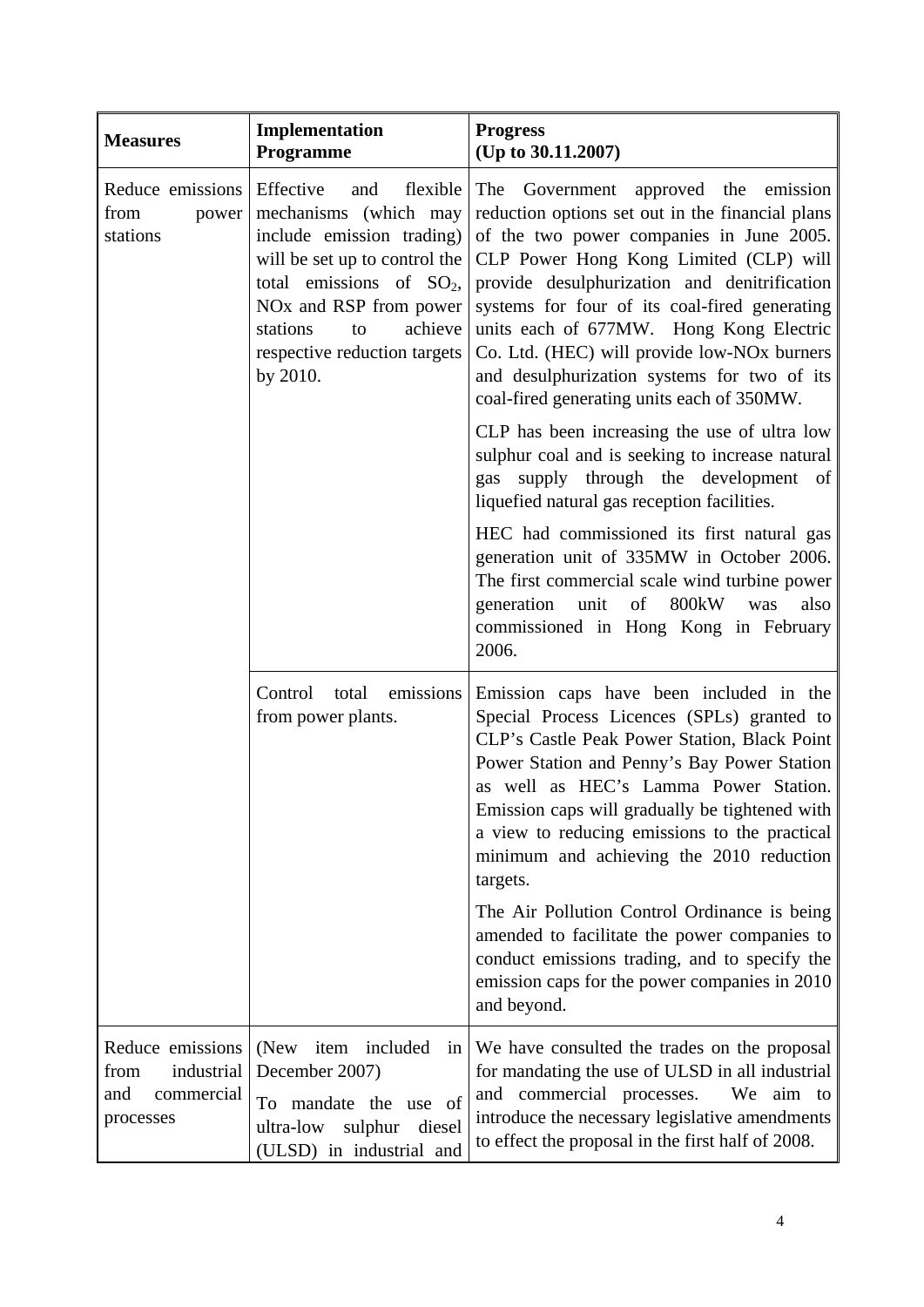| <b>Measures</b>                                                            | Implementation<br>Programme                                                                                                                                                                                                                                                                         | <b>Progress</b><br>(Up to 30.11.2007)                                                                                                                                                                                                                            |
|----------------------------------------------------------------------------|-----------------------------------------------------------------------------------------------------------------------------------------------------------------------------------------------------------------------------------------------------------------------------------------------------|------------------------------------------------------------------------------------------------------------------------------------------------------------------------------------------------------------------------------------------------------------------|
|                                                                            | commercial processes.                                                                                                                                                                                                                                                                               |                                                                                                                                                                                                                                                                  |
| Enhance<br>energy<br>efficiency<br>of<br>buildings                         | (New item included)<br>in<br>December 2007)<br>To consult the public on<br>the proposal to mandate<br>compliance<br>with<br>the<br>Building Energy<br>Codes<br>(BEC).                                                                                                                               | The Administration launched a three-month<br>consultation<br>public<br>the<br>on<br>proposal<br>to<br>introduce mandatory implementation of the<br>BECs on 28 December 2007.                                                                                     |
| Energy Efficiency<br><b>Labelling Scheme</b>                               | (New item included)<br>$\left  \text{in} \right $<br>December 2007)<br>To<br>take<br>the<br>Energy<br>Efficiency (Labelling of<br>Products) Bill through the<br>legislative process.                                                                                                                | We aim to launch the first phase of the<br>mandatory Energy Efficiency Labelling<br>Scheme within 2008. We will also plan for<br>the second phase of the mandatory scheme<br>with a view to gradually applying<br>the<br>mandatory requirement to more products. |
| Encourage<br>to<br>adopt<br>production<br>technologies<br>and<br>processes | (New item included in<br>cleaner   December 2007)<br>five-year programme<br>A<br>be launched to give<br>to<br>professional and technical<br>Hong<br>support<br>to<br>Kong-owned factories in<br>the Pearl River<br>Delta<br>Region to adopt cleaner<br>production<br>technologies<br>and practices. | We have consulted industry associations on the<br>proposal and secured support from Finance<br>Committee for funding this initiative.                                                                                                                            |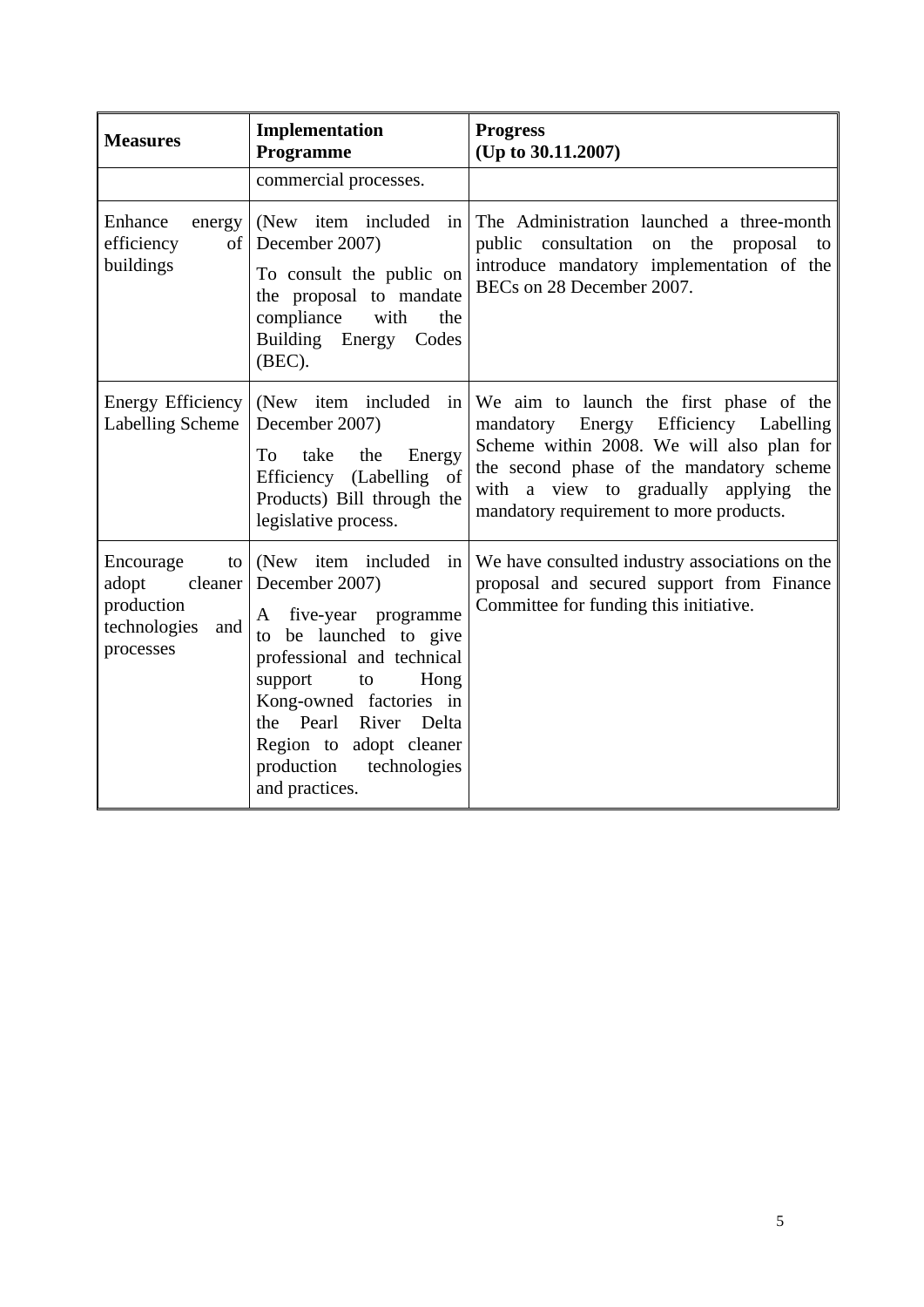# **Pearl River Delta Regional Air Quality Management Plan Enhanced Control Measures of the Guangdong Provincial Government**

| <b>Measures</b>          | Implementation<br><b>Programme</b>                                                                                                                                                                           | <b>Progress</b><br>(Up to 30.11.2007)                                                                                                                                                                                                                                                                           |
|--------------------------|--------------------------------------------------------------------------------------------------------------------------------------------------------------------------------------------------------------|-----------------------------------------------------------------------------------------------------------------------------------------------------------------------------------------------------------------------------------------------------------------------------------------------------------------|
| cleaner<br>Use<br>energy | To reduce gradually the energy<br>consumption per 10,000 Yuan GDP.<br>To establish by 2010 a diversified<br>energy production and supply system<br>that is safe, stable, economical,<br>efficient and clean. | The energy consumption per 10,000 Yuan<br>GDP of Guangdong for 2006 was 0.771<br>tons of standard coal equivalent, which<br>was a decrease of 2.93% as compared with<br>that in 2005. The energy consumption<br>per 10,000 Yuan GDP is expected to<br>decrease by 13% in 2010 (as compared<br>with 2005 level). |
|                          |                                                                                                                                                                                                              | To reduce reliance on more polluting fuel<br>like coal and oil, Guangdong is developing<br>two new natural gas projects apart from<br>the Guangdong Liquefied Natural Gas<br>$(LNG)$ Project –                                                                                                                  |
|                          |                                                                                                                                                                                                              | <b>CNOOC</b><br>Zhuhai<br>Natural<br>(a)<br>Gas<br>Pipeline Project, with a capacity of<br>about 1.19 million tonnes/year,<br>utilizes natural gas from the South<br>China Sea since February 2006; and                                                                                                         |
|                          |                                                                                                                                                                                                              | Zhuhai LNG Receiving<br>Station<br>(b)<br>Project, with a capacity of 3 million<br>tonnes/year for Phase I, is expected<br>to be commissioned partially by<br>2010.                                                                                                                                             |
|                          |                                                                                                                                                                                                              | The power plants that have been converted<br>to the use of natural gas as fuel include<br>Zhongshan Hengmen Power Plant, Zhuhai<br>Hongwan Power Plant (since February<br>2006) and Shenzhen Nanshan Power Plant<br>(since April 2007).                                                                         |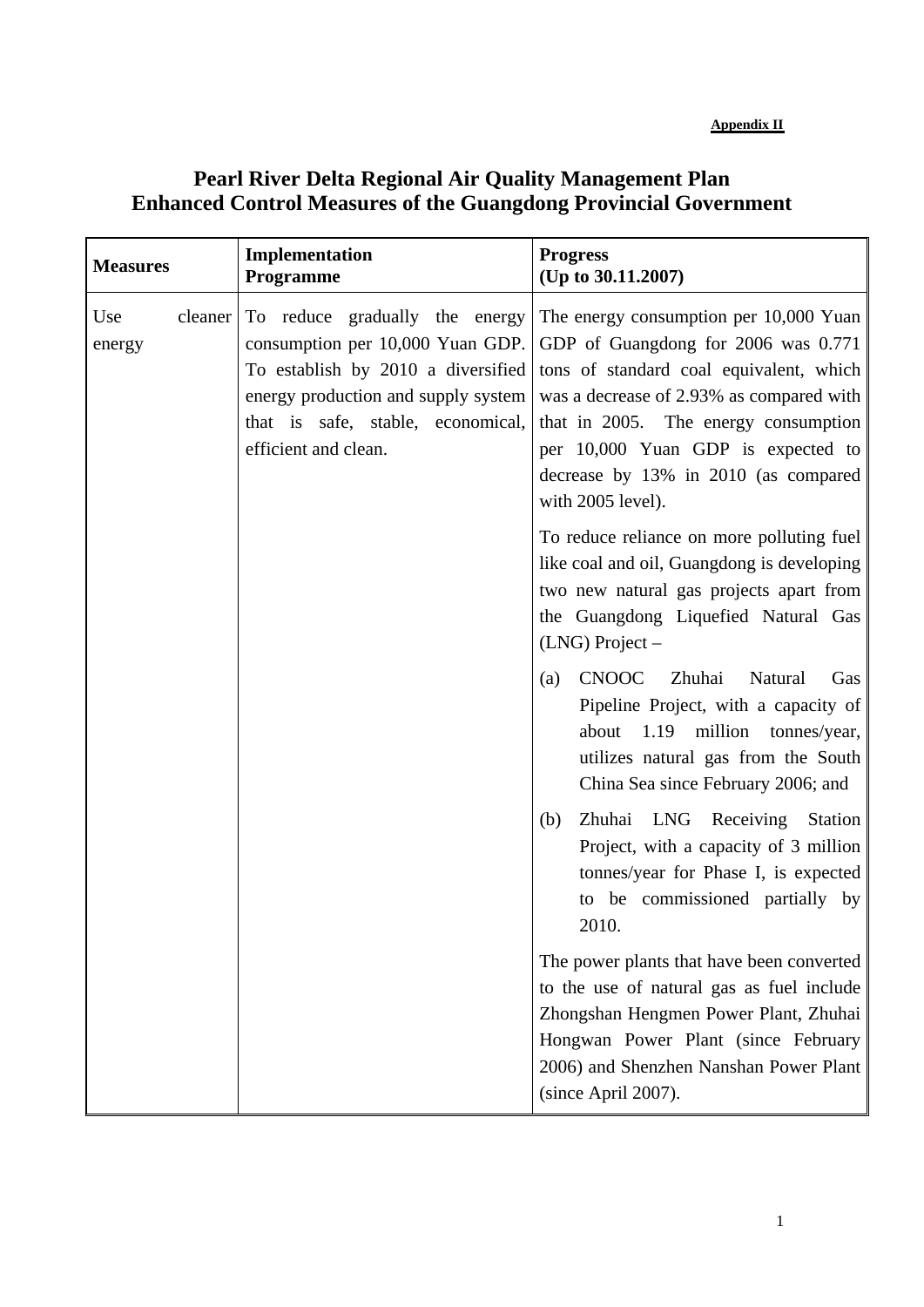| <b>Measures</b>                              | Implementation<br>Programme                                                                                                                                                                                                                                                                                                                                                       | <b>Progress</b><br>(Up to 30.11.2007)                                                                                                                                                                                                                                                                                                                                                                                                                                                                                                 |
|----------------------------------------------|-----------------------------------------------------------------------------------------------------------------------------------------------------------------------------------------------------------------------------------------------------------------------------------------------------------------------------------------------------------------------------------|---------------------------------------------------------------------------------------------------------------------------------------------------------------------------------------------------------------------------------------------------------------------------------------------------------------------------------------------------------------------------------------------------------------------------------------------------------------------------------------------------------------------------------------|
|                                              | construct natural gas trunk<br>To<br>pipeline and the associated works.<br>To complete Phase I in 2005 that will<br>have a capacity of 3 million<br>tonnes/year. In 2009, to complete<br>Phase II that will increase the total<br>capacity to 6 million tonnes/year and<br>finish construction of a number of<br>natural gas power plants.                                        | The capacity of Guangdong LNG Project<br>Phase I has been expanded from 3 million<br>tonnes/year to 3.7 million tonnes/year and<br>gas supply was started in mid 2006. The<br>total capacity for Phase II will<br>be<br>expanded to 7 million tonnes per year.<br>Four newly built natural gas power plants<br>(with a total of 11 generating units) have<br>all been commissioned in 2006 and 2007.<br>Residents<br>Shenzhen, Guangzhou,<br>in<br>Dongguan and Foshan can also use natural<br>gas supplied through pipeline network. |
|                                              | To improve by 2005 the 500KV dual<br>circuit annular core transmission grid<br>to ensure transmission of electricity<br>from western provinces.                                                                                                                                                                                                                                   | The 5 AC and 3 DC main transmission<br>channels from western provinces have<br>been completed.                                                                                                                                                                                                                                                                                                                                                                                                                                        |
|                                              | To rationalize the distribution of new<br>power stations. Apart from proper<br>construction of generating units for<br>combined heat and power supply and<br>those thermal power plant projects<br>which have been reported to the State<br>for planning and building, no more<br>new coal-fired and oil-fired power<br>plants will be planned for building in<br>the PRD region. | Being implemented.                                                                                                                                                                                                                                                                                                                                                                                                                                                                                                                    |
|                                              | To gradually enlarge the scale of Being implemented.<br>electricity transmission from western<br>provinces to Guangdong.                                                                                                                                                                                                                                                          |                                                                                                                                                                                                                                                                                                                                                                                                                                                                                                                                       |
| Control<br>the<br>sulphur content of<br>fuel | To control the use of high sulphur<br>fuel (sulphur content of coal and fuel<br>oil should be below 0.8% in the acid<br>rain control zone by 2005).                                                                                                                                                                                                                               | Being implemented.<br>By 2010, enterprises which have not<br>installed desulphurization system would<br>have their fuel sulphur content controlled<br>at below 0.7% for coal and below 0.8% for<br>fuel oil. Those not meeting the limits<br>would need to use sulphur fixing agents or<br>sulphur removal agents.                                                                                                                                                                                                                    |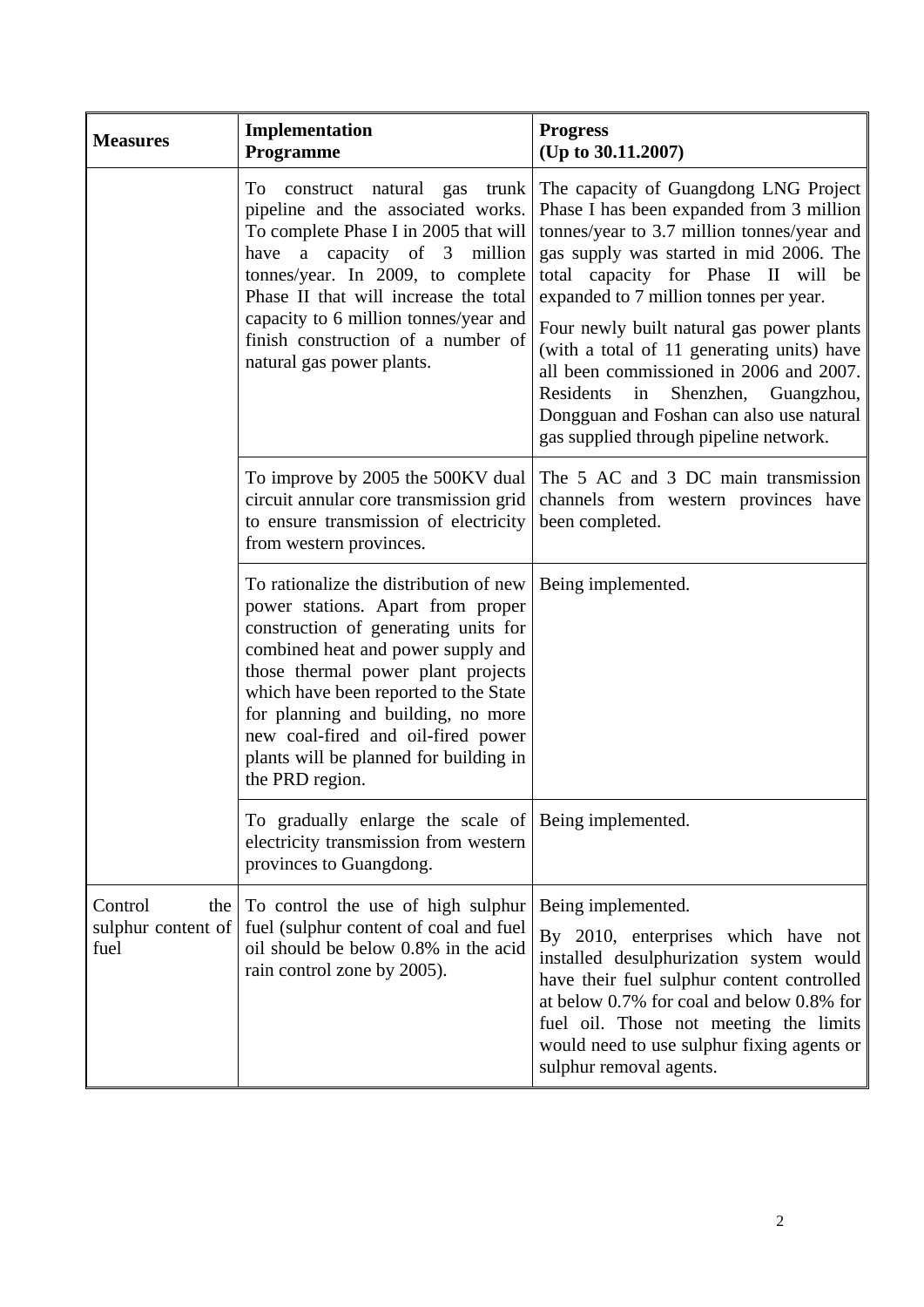| <b>Measures</b>                                                              | Implementation<br>Programme                                                                                                                                                                                                                           | <b>Progress</b><br>(Up to 30.11.2007)                                                                                                                                                                                                                                                                                                                                                                             |
|------------------------------------------------------------------------------|-------------------------------------------------------------------------------------------------------------------------------------------------------------------------------------------------------------------------------------------------------|-------------------------------------------------------------------------------------------------------------------------------------------------------------------------------------------------------------------------------------------------------------------------------------------------------------------------------------------------------------------------------------------------------------------|
| Reduce emissions<br>coal-fired<br>from<br>oil-fired<br>and<br>power stations | To phase out small-scale thermal<br>power generating units.<br>Power<br>plants with a capacity equal or above<br>300MW to account for over 70% of<br>the total installed capacity in the<br>region in 2005, which is 35% higher<br>than that in 2000. | The Guangdong Provincial Government<br>announced its plan in March 2007 to close<br>down small thermal power generating<br>units with a total capacity of 9 660MW in<br>the Province by the end of 2010, including<br>those with a total capacity of about 7 100<br>MW in the PRD Economic Zone [Units of<br>about 1600 MW to be closed down in<br>2007, 3 600 MW in 2008 and 1 900 MW<br>in 2009 (see Annex C).] |
|                                                                              | To install flue gas desulphurization<br>systems at the power plants in<br>Huangpu,<br>Taishan<br>Shajiao,<br>and<br>Zhuhai by 2005.                                                                                                                   | Flue gas desulphurization systems have<br>already been installed (including works<br>pending official check and acceptance) for<br>generating units with a capacity of around<br>14 200 MW, thereby reducing the annual                                                                                                                                                                                           |
|                                                                              | To require all oil-fired and coal-fired<br>generating units of capacity above<br>125MW to be equipped with flue gas<br>desulphurization systems by 2007.                                                                                              | $SO2$ emission by more than 300 000<br>tonnes. In addition, generating units of<br>around 1 000 MW are being retrofitted<br>with this system.                                                                                                                                                                                                                                                                     |
|                                                                              | To require all coal-fired and oil-fired<br>power plants to adopt low-NO <sub>x</sub><br>combustion technologies in case of<br>alteration or expansion.                                                                                                | Low- $NOX$ combustion technologies have<br>already been required at all units in case of<br>alteration or expansion.                                                                                                                                                                                                                                                                                              |
|                                                                              | (New item included in December<br>2007)                                                                                                                                                                                                               |                                                                                                                                                                                                                                                                                                                                                                                                                   |
|                                                                              | To require all coal-fired and oil-fired<br>power plants under construction,<br>alteration or expansion to install flue<br>gas denitrification systems.                                                                                                |                                                                                                                                                                                                                                                                                                                                                                                                                   |
|                                                                              | promote the<br>installation<br>To<br>low-NOx<br>combustion<br>device<br>at<br>existing coal-fired and oil-fired power<br>plants.                                                                                                                      | of   Being implemented.                                                                                                                                                                                                                                                                                                                                                                                           |
|                                                                              | (New item included in December<br>2007)                                                                                                                                                                                                               |                                                                                                                                                                                                                                                                                                                                                                                                                   |
|                                                                              | To study the feasibility of installing<br>flue gas denitrification systems for<br>existing power plants.                                                                                                                                              |                                                                                                                                                                                                                                                                                                                                                                                                                   |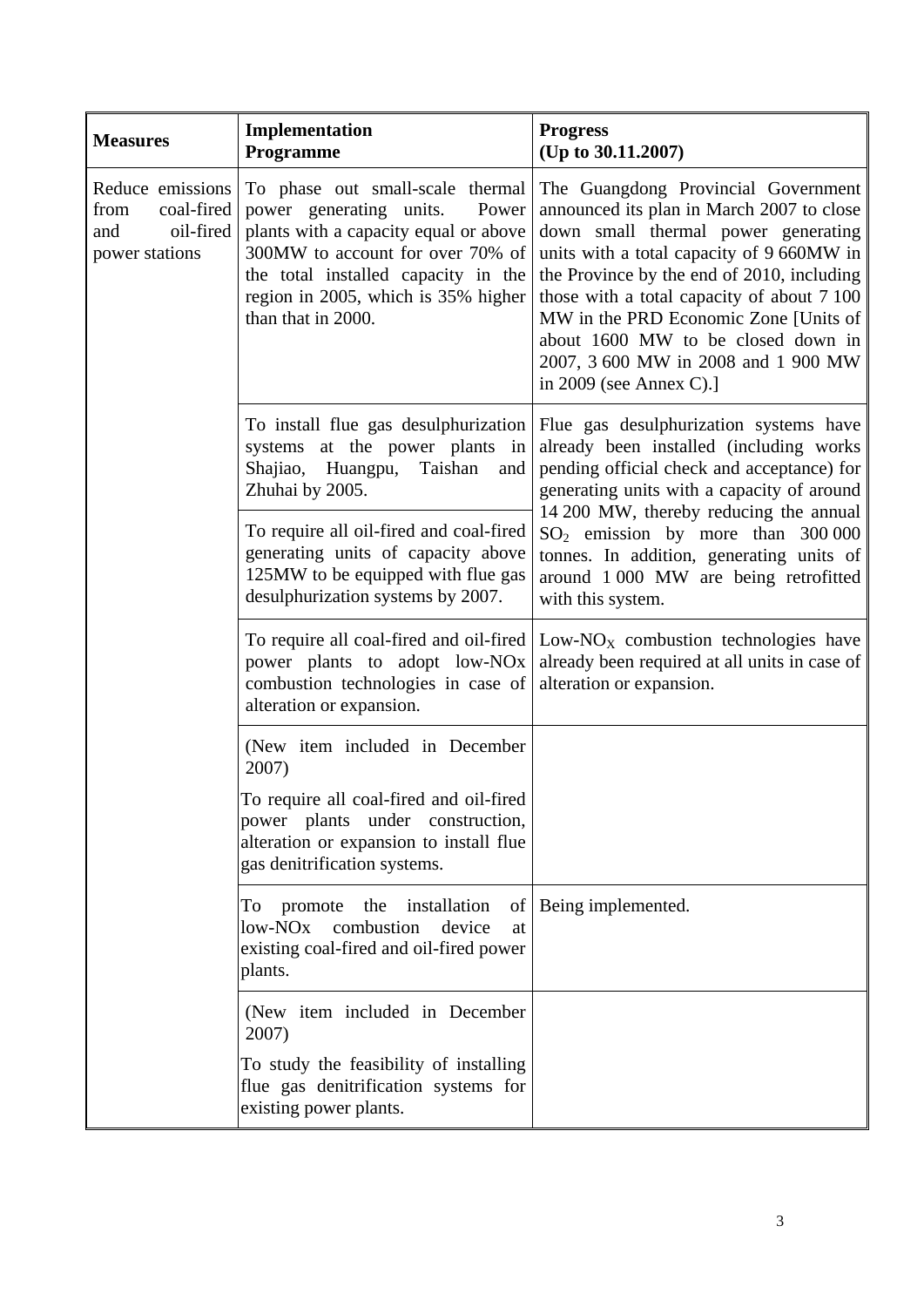| <b>Measures</b> | Implementation<br>Programme                                                                                                                                                                                                                                                                                               | <b>Progress</b><br>(Up to 30.11.2007)                                                                                                                        |
|-----------------|---------------------------------------------------------------------------------------------------------------------------------------------------------------------------------------------------------------------------------------------------------------------------------------------------------------------------|--------------------------------------------------------------------------------------------------------------------------------------------------------------|
|                 | To require all power plants under<br>construction, alteration or expansion<br>to install flue gas desulphurization<br>equipment, particulate removal<br>devices and automatic continuous<br>emissions monitoring system.                                                                                                  | Being implemented.                                                                                                                                           |
|                 | To<br>enhance<br>improvements of existing power<br>plants and to implement cleaner<br>Newly built power<br>production.<br>plants have to meet the advanced<br>standard on cleaner production in the<br>country.                                                                                                           | technological   Being implemented.                                                                                                                           |
|                 | To materialize the subsidization<br>policy for thermal power plants to<br>desulphurize by giving concessions,<br>support and assistance in land<br>acquisition<br>for<br>desulphurization<br>systems and import of essential<br>equipment so as to facilitate the full<br>implementation of desulphurization<br>projects. | From 1 July 2006, power plants with<br>desulphurization system receive an extra<br>RMB 1.5 cents per unit when the<br>electricity is sold to the power grid. |
|                 | To establish a province-wide quota Being implemented.<br>system for<br>administration<br>total<br>emissions of sulphur dioxide and to<br>the<br>emissions<br>study<br>trading<br>mechanism of sulphur dioxide.                                                                                                            |                                                                                                                                                              |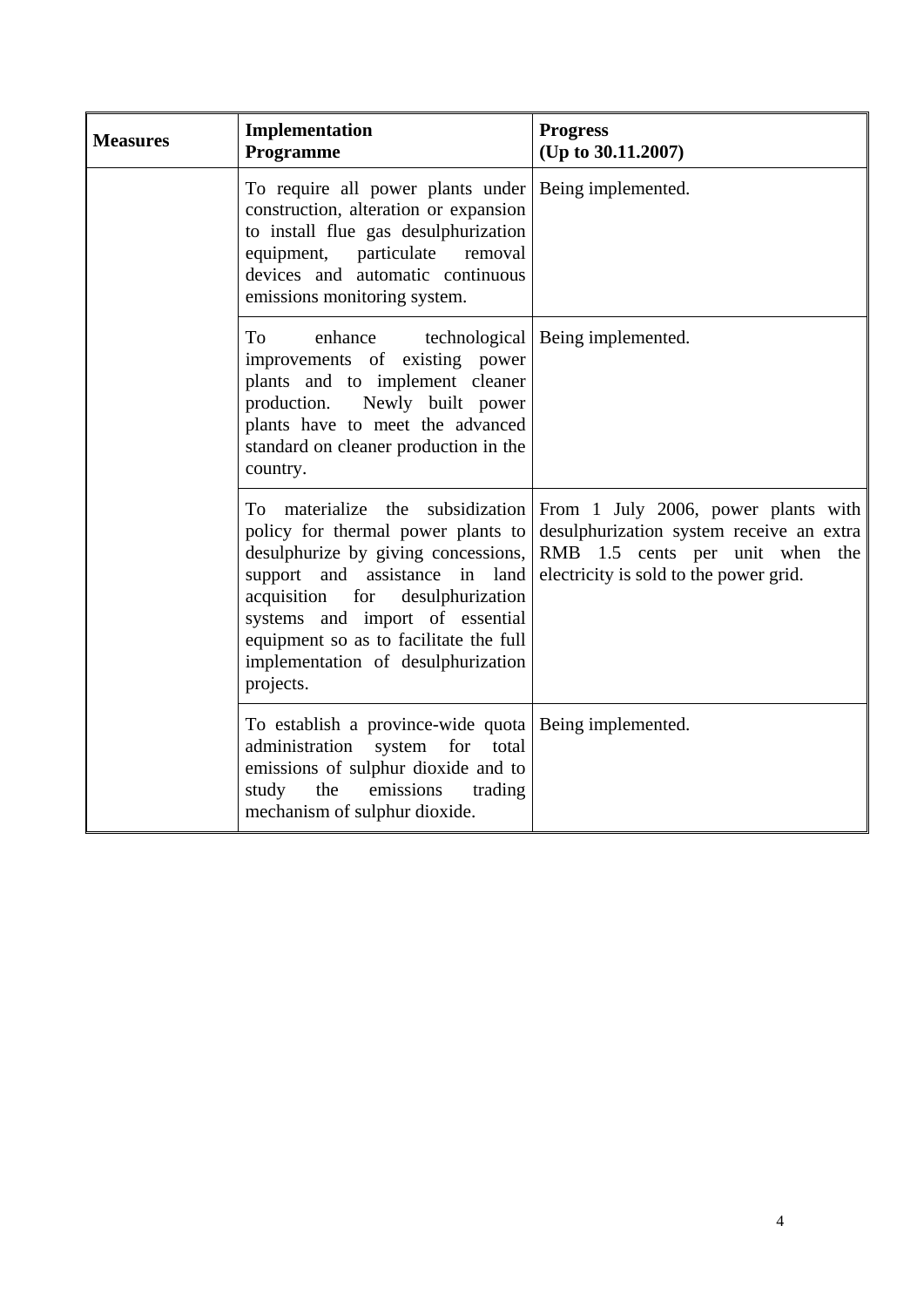| <b>Measures</b>                                                                      | Implementation<br><b>Programme</b>                                                                                                                                                                                                                                                                                                                                                   | <b>Progress</b><br>(Up to 30.11.2007)                                                                                                                                                                                                                                                                                                                                                                                                                                                                                                                     |
|--------------------------------------------------------------------------------------|--------------------------------------------------------------------------------------------------------------------------------------------------------------------------------------------------------------------------------------------------------------------------------------------------------------------------------------------------------------------------------------|-----------------------------------------------------------------------------------------------------------------------------------------------------------------------------------------------------------------------------------------------------------------------------------------------------------------------------------------------------------------------------------------------------------------------------------------------------------------------------------------------------------------------------------------------------------|
| Control emissions<br>industrial<br>from<br>boilers<br>and<br>industrial<br>processes | To phase out coal-fired boilers with a<br>capacity of less than 2 tonnes/hour in<br>the urban areas of cities. By 2005,<br>to stop using such coal-fired boilers<br>in build-up areas of key cities. To<br>require all large and medium-size<br>industrial<br>boilers<br>to<br>install<br>desulphurization systems or adopt<br>clean combustion technologies to<br>reduce emissions. | The operation of coal-fired boilers of less<br>than 2 tonnes/hour has been largely phased<br>out in the urban areas of cities in the<br>region. Removal devices for particulates<br>must be installed onto all industrial<br>boilers. Restaurants located in sensitive<br>areas and restaurants the operation of<br>which would seriously affect public<br>production must be installed with devices<br>to purify cooking fumes.                                                                                                                          |
|                                                                                      |                                                                                                                                                                                                                                                                                                                                                                                      | Guangzhou                                                                                                                                                                                                                                                                                                                                                                                                                                                                                                                                                 |
|                                                                                      |                                                                                                                                                                                                                                                                                                                                                                                      | In 2006, 8,532 catering businesses had<br>switched to clean energy uses; 4,371 had<br>installed fumes abatement facilities. The<br>use of clean energy by large catering<br>businesses in the developed urban area had<br>reached 94.13%.                                                                                                                                                                                                                                                                                                                 |
|                                                                                      | To continue phasing out various<br>production<br>technologies<br>and<br>installations that have caused serious<br>by emitting<br>pollution<br>sulphur<br>dioxide, smoke and particulates.                                                                                                                                                                                            | To implement on a mandatory basis a<br>system to phase out enterprises, various<br>production technologies and installations<br>that have caused serious pollution.<br>No construction of new cement plants and<br>extension of cement plants will be planned<br>in the PRD Region. Future development<br>will focus on projects of new dry-type<br>cement plant with daily production<br>capacity of more than 4000 tonnes.<br>Projects of new dry-type rotary kiln<br>cement plant with daily capacity of 2 500<br>tonnes and below will be prohibited. |
|                                                                                      |                                                                                                                                                                                                                                                                                                                                                                                      | Programmes are being implemented to<br>phase out high energy consuming and<br>highly polluting cement plants, production<br>lines of vertical kilns, dry hollow kilns,<br>Lepol kilns and wet process kilns.                                                                                                                                                                                                                                                                                                                                              |
|                                                                                      |                                                                                                                                                                                                                                                                                                                                                                                      | The relocation project of Guangzhou<br>Cement Plant, completed by end 2005,<br>estimated to reduce particulate<br>was<br>emissions in the Region by approximately<br>3 000 tonnes/year.                                                                                                                                                                                                                                                                                                                                                                   |
|                                                                                      |                                                                                                                                                                                                                                                                                                                                                                                      | Some cement production units located in<br>Sanshui area in Foshan City will be close<br>down by the end of 2007. All existing<br>vertical kiln cement production units will<br>be closed down by September 2008.                                                                                                                                                                                                                                                                                                                                          |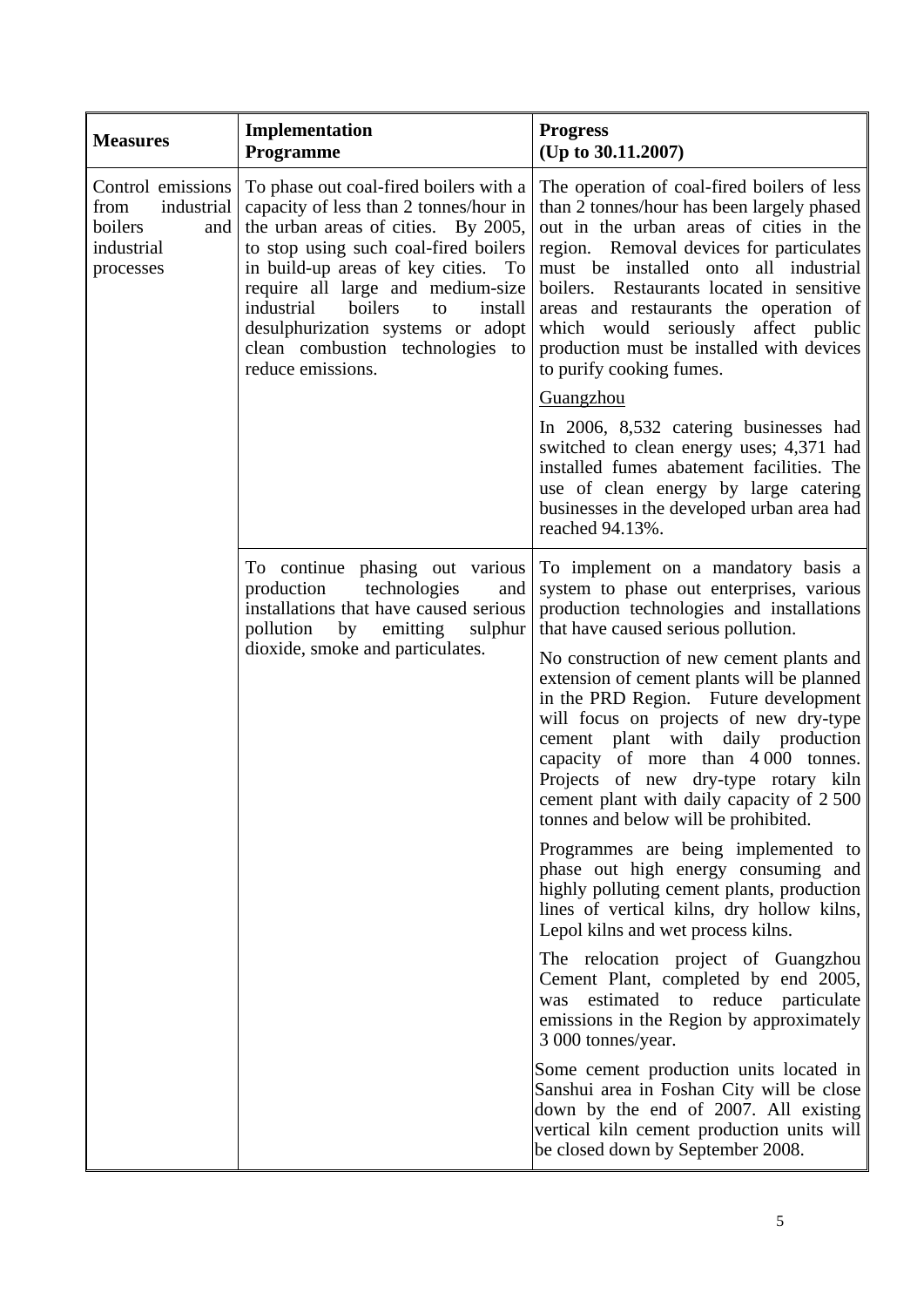| <b>Measures</b>                                   | Implementation<br>Programme                                                                                                                                                                                                                                                                                                                                                          | <b>Progress</b><br>(Up to 30.11.2007)                                                                                                                                                                                                                                                                                    |
|---------------------------------------------------|--------------------------------------------------------------------------------------------------------------------------------------------------------------------------------------------------------------------------------------------------------------------------------------------------------------------------------------------------------------------------------------|--------------------------------------------------------------------------------------------------------------------------------------------------------------------------------------------------------------------------------------------------------------------------------------------------------------------------|
|                                                   | To actively study the technologies<br>for controlling emission of nitrogen<br>oxides from stationary sources such<br>as power plant boilers, industrial<br>boilers and restaurant boiling water<br>furnaces.                                                                                                                                                                         | Emission of nitrogen oxides<br>from<br>stationary sources such as electricity<br>station boilers, industrial boilers and<br>restaurant boiling water furnaces will be<br>under control in 2010.                                                                                                                          |
|                                                   | Location and planning of industries   Being implemented.<br>causing serious pollution will be<br>strictly determined and administered<br>centrally.<br>The<br>of<br>system<br>environmental<br>of<br>assessment<br>construction projects will<br>be<br>enhanced.                                                                                                                     |                                                                                                                                                                                                                                                                                                                          |
|                                                   | For industrial sectors such<br>as<br>petrochemicals, steel, non-metallic<br>mineral products, paper and paper<br>products, textile<br>and<br>dyeing,<br>technological improvement<br>at<br>existing enterprises will be enhanced<br>and cleaner production will<br>be<br>implemented. New projects have to<br>meet the advanced standard<br>on<br>cleaner production in the country. | Being implemented.                                                                                                                                                                                                                                                                                                       |
|                                                   | (Item amended in December 2007)<br>Initiate tasks for vapour recovery at<br>petrol filling stations, tanker trucks<br>and oil depots. To fully implement<br>motor fuel vapour emission standard<br>for all oil depots, tanker trucks and<br>petrol filling stations.                                                                                                                 | Planned to implement the vapour emission<br>standards for all oil depots, tanker trucks<br>and petrol filling stations in the cities of<br>the PRD Region from 1 January 2010.                                                                                                                                           |
| Reduce<br>the  <br>emission of VOC<br>from paints | To replace by 2003 paints using<br>VOCs with xylene as the main<br>solvent.                                                                                                                                                                                                                                                                                                          | Since 1 January 2006, all water-based<br>paints and adhesives are required to<br>comply with the technical requirement of<br>environmentally friendly products.<br>All<br>water-based paints and adhesives bearing<br>an environmentally friendly label have to<br>comply with the VOC content limit. Work<br>completed. |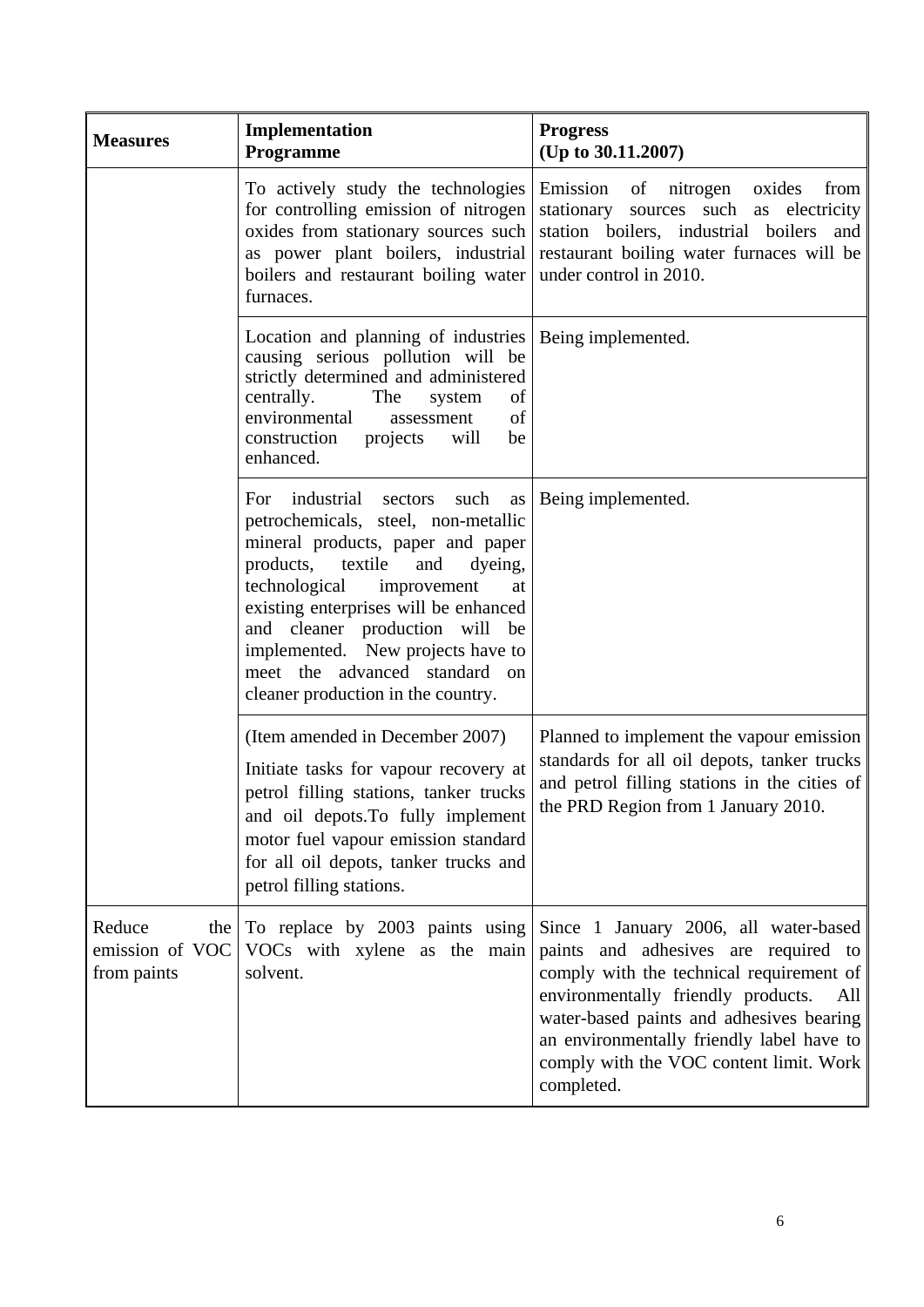| <b>Measures</b>                                           | Implementation<br>Programme                                                                                                                                                          | <b>Progress</b><br>(Up to $30.11.2007$ )                                                                                                                                                                                                                                                                                |
|-----------------------------------------------------------|--------------------------------------------------------------------------------------------------------------------------------------------------------------------------------------|-------------------------------------------------------------------------------------------------------------------------------------------------------------------------------------------------------------------------------------------------------------------------------------------------------------------------|
|                                                           | (New item included in December<br>2007)<br>To explore the feasibility<br>-of<br>imposing limits on the VOC content<br>of paint products.                                             |                                                                                                                                                                                                                                                                                                                         |
| Reduce<br>tailpipe<br>emissions<br>from<br>motor vehicles | regional rapid light-rail system by been commissioned.<br>major cities, such as the district<br>expressway in Southern Guangzhou<br>and the Shenzhen-Shenping Express<br>Trunk Road. | To commence the construction of a Phase I of Shenzhen-Shenping Express has<br>Rail<br>system<br>2005. To construct expressways in between Guangzhou and Zhuhai started<br>construction in December 2005.<br>The<br>system, 144km in length with a maximum<br>speed of 200km/hr, is expected to be<br>completed by 2009. |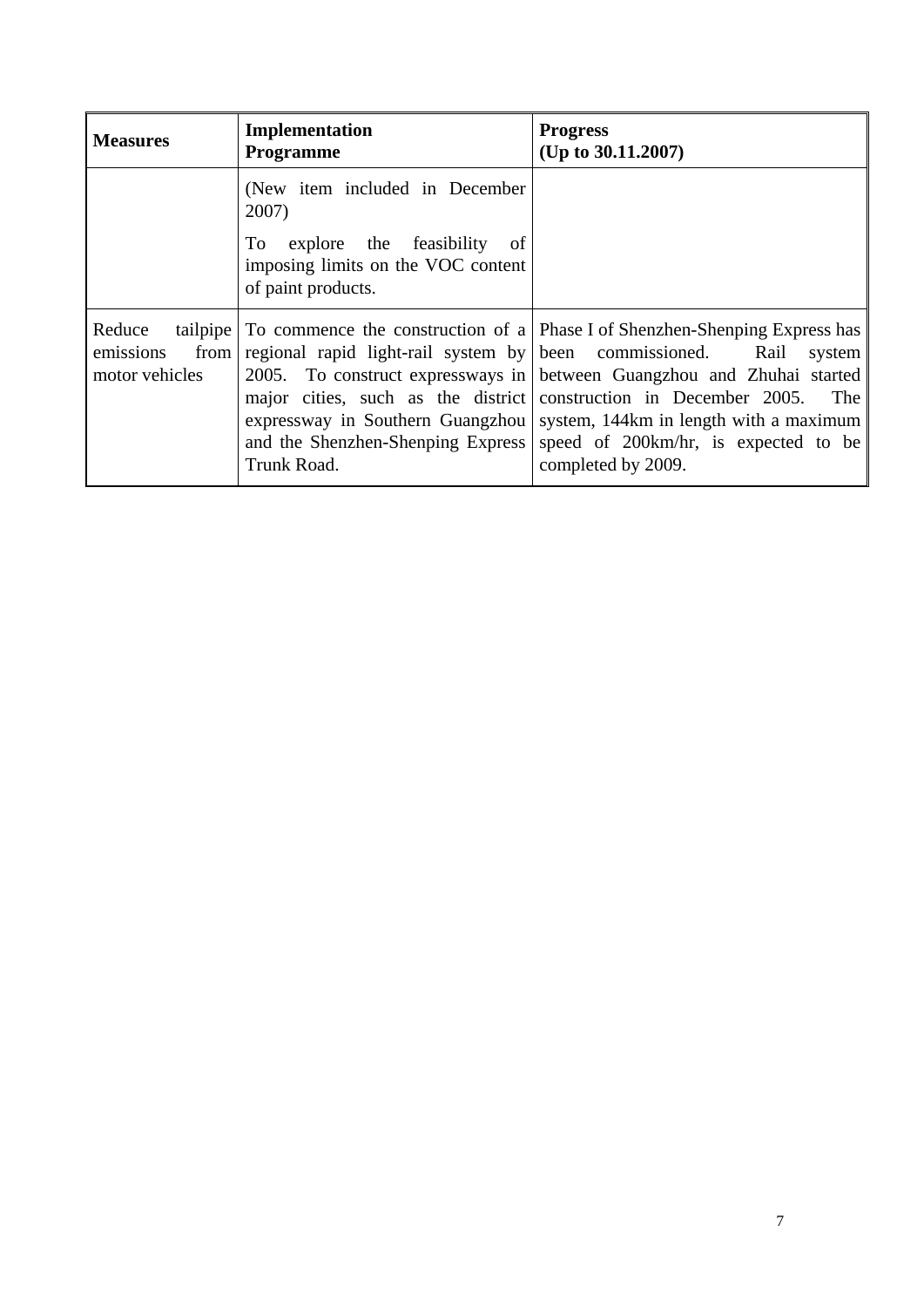| <b>Measures</b> | Implementation<br>Programme                                                                                                                                                                                                                                                                                       | <b>Progress</b><br>(Up to 30.11.2007)                                                                                                                                                                                                                                                                                                                                                           |
|-----------------|-------------------------------------------------------------------------------------------------------------------------------------------------------------------------------------------------------------------------------------------------------------------------------------------------------------------|-------------------------------------------------------------------------------------------------------------------------------------------------------------------------------------------------------------------------------------------------------------------------------------------------------------------------------------------------------------------------------------------------|
|                 | To develop<br>green transport by<br>implementing clean vehicle action<br>programmes in major cities of the<br>region. To encourage the use of<br>clean fuels, develop electric vehicles,<br>actively promote the use of advanced<br>clean fuel motor vehicles and step up<br>the development of public transport. | Shenzhen<br>Formulated the "Medium to Long"<br>Term Planning for the Development of<br>Clean Vehicles in Shenzhen".<br>and implemented<br>the<br>Drew<br>up<br>$\overline{\phantom{a}}$<br>2003-2008 general work programme<br>for the use of clean fuel in public<br>transport vehicles.                                                                                                       |
|                 |                                                                                                                                                                                                                                                                                                                   | The National III emission standard has<br>$\overline{\phantom{m}}$<br>been implemented in advance of<br>schedule for newly purchased public<br>vehicles<br>transport<br>well<br>as<br>as<br>replacements. In 2006, the number<br>of replacements amounted to 3 223,<br>making a total of 6924 public<br>transport vehicles complying with the<br>National III emission standard in the<br>city. |
|                 |                                                                                                                                                                                                                                                                                                                   | Guangzhou                                                                                                                                                                                                                                                                                                                                                                                       |
|                 |                                                                                                                                                                                                                                                                                                                   | LPG public transport vehicles are<br>$\qquad \qquad -$<br>being actively promoted. There are<br>over 6 400 LPG-driven public buses in<br>Guangzhou, accounting for 80% of all<br>public buses in the city (as at August<br>2007). The $16000$ taxis in the city<br>have largely completed the LPG<br>modification work.                                                                         |
|                 |                                                                                                                                                                                                                                                                                                                   | At present, there are 27 LPG refilling<br>stations.                                                                                                                                                                                                                                                                                                                                             |
|                 |                                                                                                                                                                                                                                                                                                                   | Huizhou                                                                                                                                                                                                                                                                                                                                                                                         |
|                 |                                                                                                                                                                                                                                                                                                                   | From 1 August 2007, all newly added<br>public transport vehicles are required<br>to comply with National III emission<br>standard.                                                                                                                                                                                                                                                              |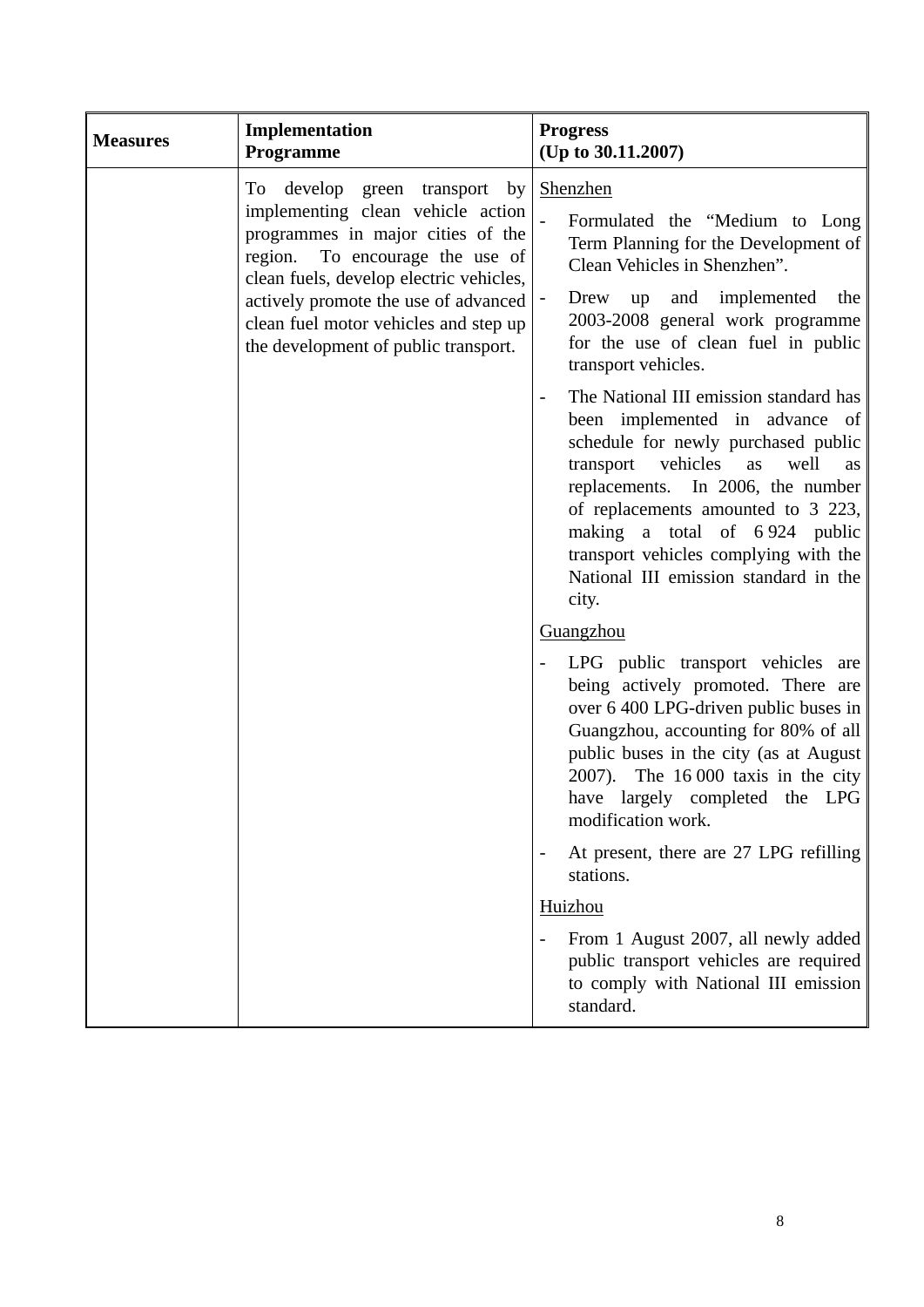| <b>Measures</b> | Implementation<br><b>Programme</b>                                                                                                                                                                                                                                                                                                              | <b>Progress</b><br>(Up to 30.11.2007)                                                                                                                                                                                                                                                                                                                                                                                                                                               |
|-----------------|-------------------------------------------------------------------------------------------------------------------------------------------------------------------------------------------------------------------------------------------------------------------------------------------------------------------------------------------------|-------------------------------------------------------------------------------------------------------------------------------------------------------------------------------------------------------------------------------------------------------------------------------------------------------------------------------------------------------------------------------------------------------------------------------------------------------------------------------------|
|                 | To require all new motor vehicles to<br>fully meet emission standards.<br>To<br>step up annual inspection<br>and<br>on-road spot checks of in-use<br>vehicles. To strengthen the control<br>of in-use vehicles to ensure that over<br>90% of motor vehicles in the cities<br>within the region will meet tailpipe<br>emission standard by 2005. | The National II emission standard has<br>been adopted since 1 July 2005. A<br>recommended catalogue of motor vehicles<br>complying with the National III emission<br>standard has been introduced on 1 July<br>2006 to encourage and support the sale,<br>import, purchase and use of motor vehicles<br>on the catalogue. An application has<br>been submitted to the State Council to<br>advance the implementation of the<br>National III emission standard in the PRD<br>cities. |
|                 |                                                                                                                                                                                                                                                                                                                                                 | Guangzhou                                                                                                                                                                                                                                                                                                                                                                                                                                                                           |
|                 |                                                                                                                                                                                                                                                                                                                                                 | requirement for all<br>The<br>newly<br>registered vehicles to comply with the<br>National III emission standard has<br>been advanced to 1 September 2006.                                                                                                                                                                                                                                                                                                                           |
|                 |                                                                                                                                                                                                                                                                                                                                                 | In 2006, spot checks were conducted<br>on a total of 41 470 motor vehicles.<br>9 719 motor vehicles were required to<br>carry out maintenance repairs within<br>the specified period.                                                                                                                                                                                                                                                                                               |
|                 |                                                                                                                                                                                                                                                                                                                                                 | The "blacklist" of smoky vehicles with<br>$\overline{\phantom{0}}$<br>emissions<br>first<br>excessive<br>was<br>the<br>published<br>Guangzhou<br>on<br>Environmental Protection website in<br>August 2007.                                                                                                                                                                                                                                                                          |
|                 |                                                                                                                                                                                                                                                                                                                                                 | Shenzhen                                                                                                                                                                                                                                                                                                                                                                                                                                                                            |
|                 |                                                                                                                                                                                                                                                                                                                                                 | A catalogue of motor vehicles<br>complying with the National III<br>emission<br>standard<br>has<br>been<br>implemented since 1 July 2007.                                                                                                                                                                                                                                                                                                                                           |
|                 |                                                                                                                                                                                                                                                                                                                                                 | A reporting and joint investigation<br>system for smoky vehicles has been<br>established.                                                                                                                                                                                                                                                                                                                                                                                           |
|                 |                                                                                                                                                                                                                                                                                                                                                 | In 2006, roadside inspections and<br>$\qquad \qquad -$<br>random checks were conducted ona<br>total of 41 300 motor vehicles, with<br>prosecutions initiated on 6 230 motor<br>vehicles with excessive emissions.                                                                                                                                                                                                                                                                   |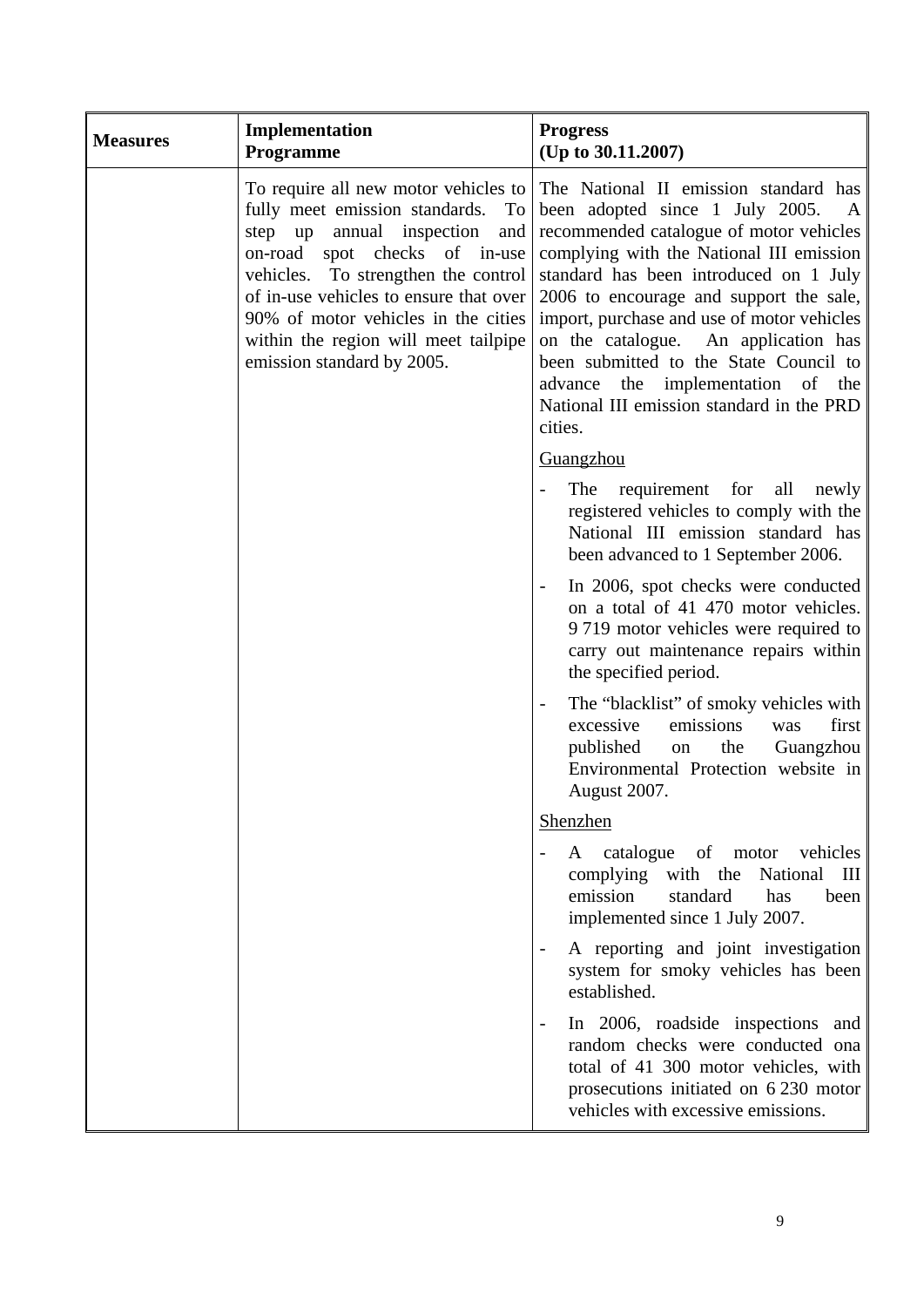| <b>Measures</b> | Implementation<br>Programme                                                                                                                                                                     | <b>Progress</b><br>(Up to 30.11.2007)                                                                                                                                                                 |
|-----------------|-------------------------------------------------------------------------------------------------------------------------------------------------------------------------------------------------|-------------------------------------------------------------------------------------------------------------------------------------------------------------------------------------------------------|
|                 | To study the feasibility of advancing<br>the implementation of National IV<br>emission standard for light-duty<br>vehicles by 2010.                                                             | Preparatory work is being conducted.                                                                                                                                                                  |
|                 | To study the feasibility of advancing<br>the implementation of National V<br>emission standard for heavy-duty<br>vehicles by 2010.                                                              |                                                                                                                                                                                                       |
|                 | strengthen<br>To<br>management<br>on<br>regular inspections of in-use motor<br>vehicles to make sure that the<br>required environmental performance<br>is met.                                  | The in-use motor vehicles inspection /<br>system is progressively<br>maintenance<br>improved.<br>implemented<br>and<br>Non-compliance<br>vehicles<br>motor<br>are<br>prohibited from using the roads. |
|                 |                                                                                                                                                                                                 | Shenzhen                                                                                                                                                                                              |
|                 |                                                                                                                                                                                                 | The pollutant emissions inspection and<br>mandatory maintenance system for motor<br>vehicles is implemented since 1 December<br>2007.                                                                 |
|                 | To experiment a labelling system on                                                                                                                                                             | Shenzhen                                                                                                                                                                                              |
|                 | the environmental categorization of<br>in-use vehicles in key cities, and to<br>regulate and restrict vehicles of<br>certain categories using the road<br>according to the ambient air quality. | An environmental labelling system for<br>the categorization of motor vehicles has<br>been introduced.                                                                                                 |
|                 |                                                                                                                                                                                                 | Guangzhou                                                                                                                                                                                             |
|                 |                                                                                                                                                                                                 | Starting from 1 January 2007, motor<br>vehicles complying with the National III<br>emission standard will be granted an<br>environmental label.                                                       |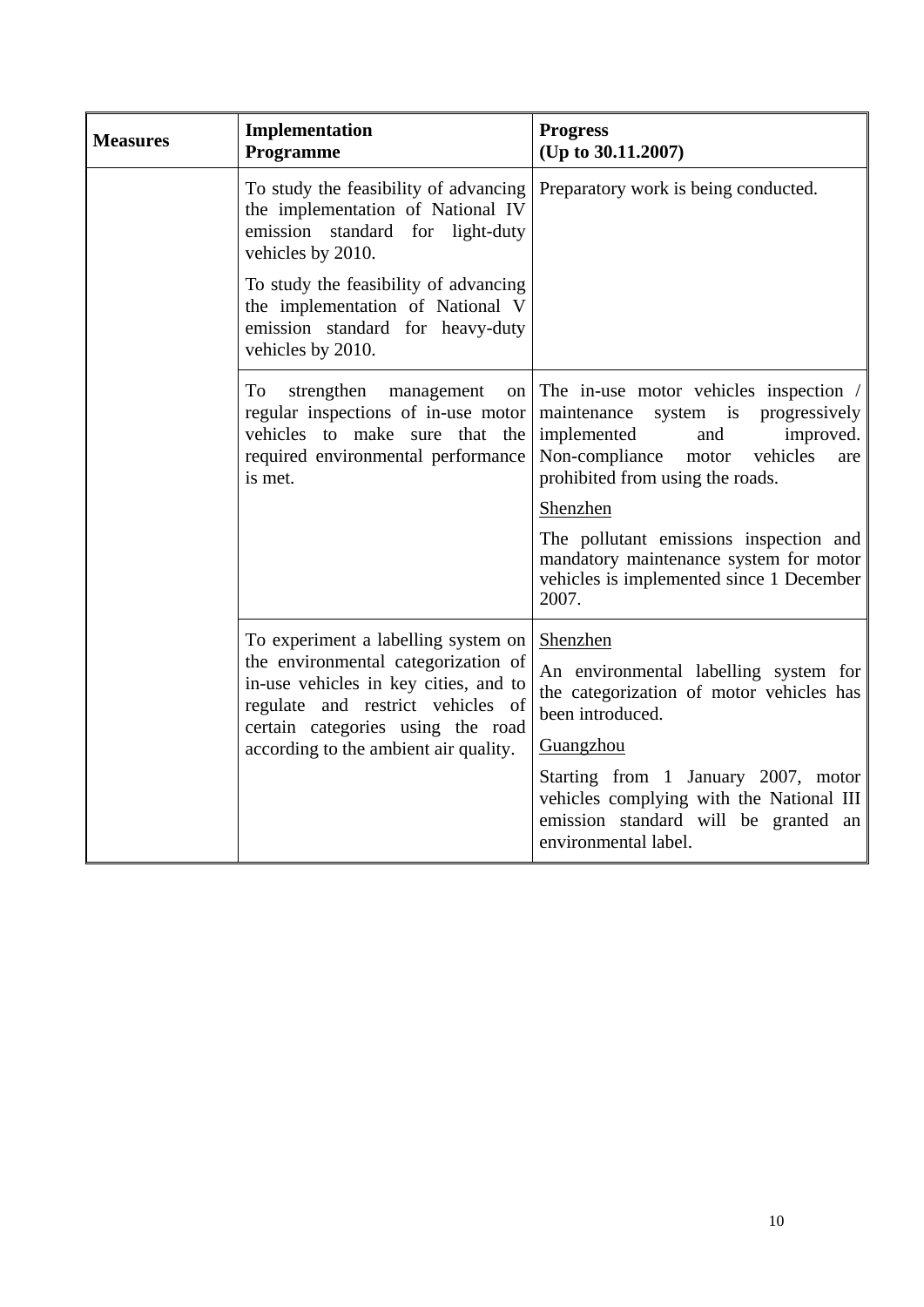| <b>Measures</b> | Implementation<br>Programme                                                                                      | <b>Progress</b><br>(Up to 30.11.2007)                                                                                                                                                                                    |
|-----------------|------------------------------------------------------------------------------------------------------------------|--------------------------------------------------------------------------------------------------------------------------------------------------------------------------------------------------------------------------|
|                 | To vigorously promote the sale of<br>motor vehicle fuel complying with<br>National III standard in the province. | Guangdong Province<br>has<br>already<br>announced the local National III standard<br>for motor fuel in August 2006.                                                                                                      |
|                 |                                                                                                                  | The extension and reconstruction project<br>of Sinopec's Guangzhou subsidiary was<br>commissioned on 9 September 2006. The<br>company is now capable of producing<br>motor fuel complying with National III<br>standard. |
|                 |                                                                                                                  | Guangzhou                                                                                                                                                                                                                |
|                 |                                                                                                                  | Motor fuel complying with the National<br>III standard is supplied in 41 petrol filling<br>stations within the city since end 2006.                                                                                      |
|                 |                                                                                                                  | Shenzhen                                                                                                                                                                                                                 |
|                 |                                                                                                                  | Starting from 16 April 2007, motor fuel<br>complying with the National III standard<br>is supplied at all petrol filling stations<br>across the city.                                                                    |
|                 | To study ways to control the growth<br>of motorcycles in key cities.                                             | Motorcycles have been banned from<br>travelling in the urban areas in Guangzhou<br>and Dongguan since 1 January 2007 and 1<br>September 2007 respectively.                                                               |